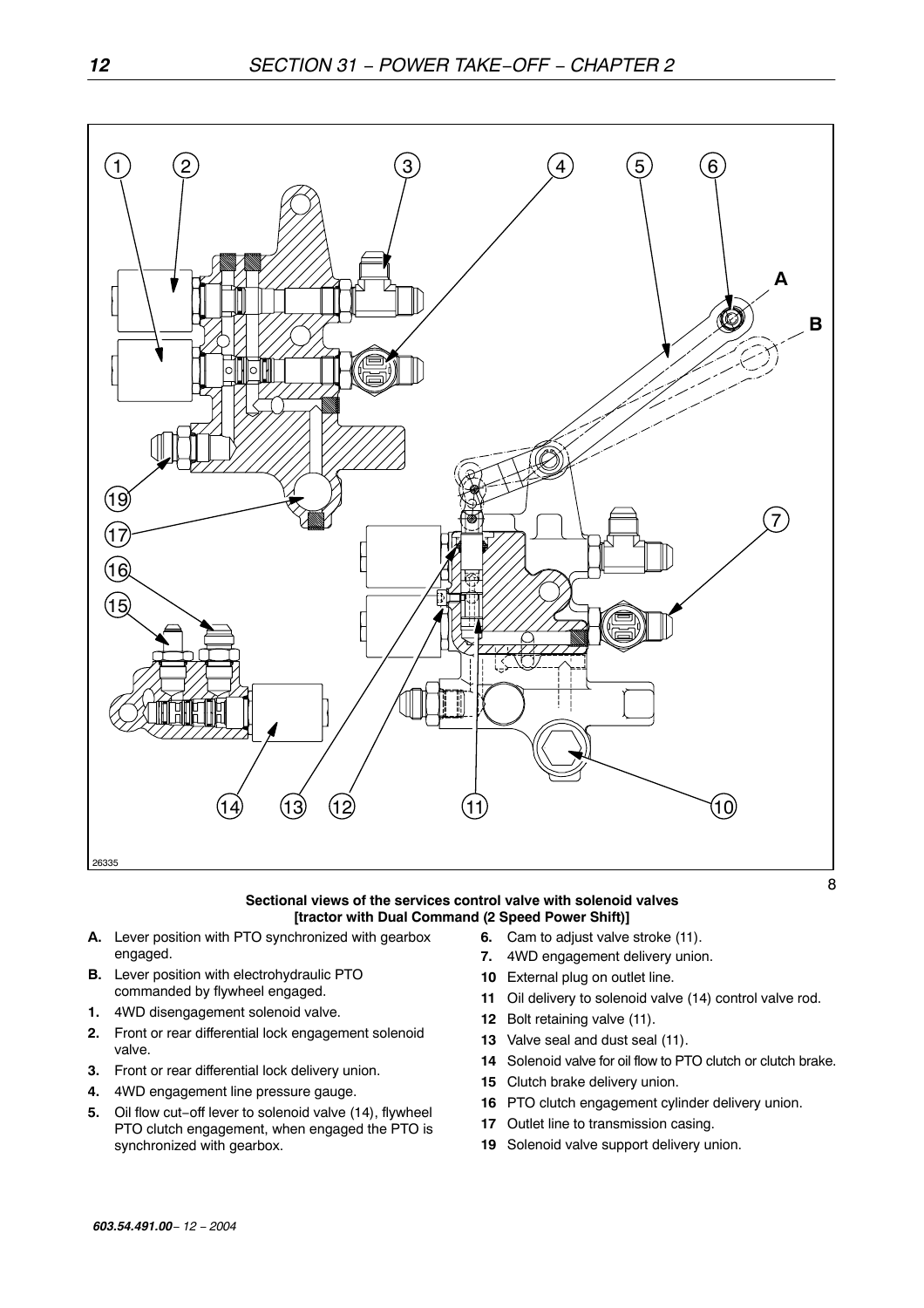# **DESCRIPTION AND OPERATION OF ELEC-TROHYDRAULIC PTO**

The PTO installed on the tractor transfers motion to the transported or towed implements. It can be controlled:

# **a) directly by the flywheel;**

# **b) synchronized with the gearbox.**

The electrohydraulically engaged/disengaged PTO is available in three versions.

The description and operation is of the most complete PTO, i.e.: the 540 − 750 − 1000, for the other two versions see page 19 of the TL series service manual print 603.54.420.00.

The controls are located inside the cab on the right− hand side to the rear of the driving position.

# **a) PTO Independent electrohydraulically controlled power take**−**off (directly by flywheel)**

To engage, proceed a follows:

- 1. Check that the knob (1, fig. 9) is in the STOP position (A), equivalent to oil delivery solenoid valve (1, fig. 12) de−energized.
- 2. Move the PTO operation selection lever (1, fig. 10) onto (E).

In this position the sleeve (2, fig. 11) is freed from the toothed coupling of the gearbox gear (1), so only the PTO connected to the flywheel via the shaft (3) can work.

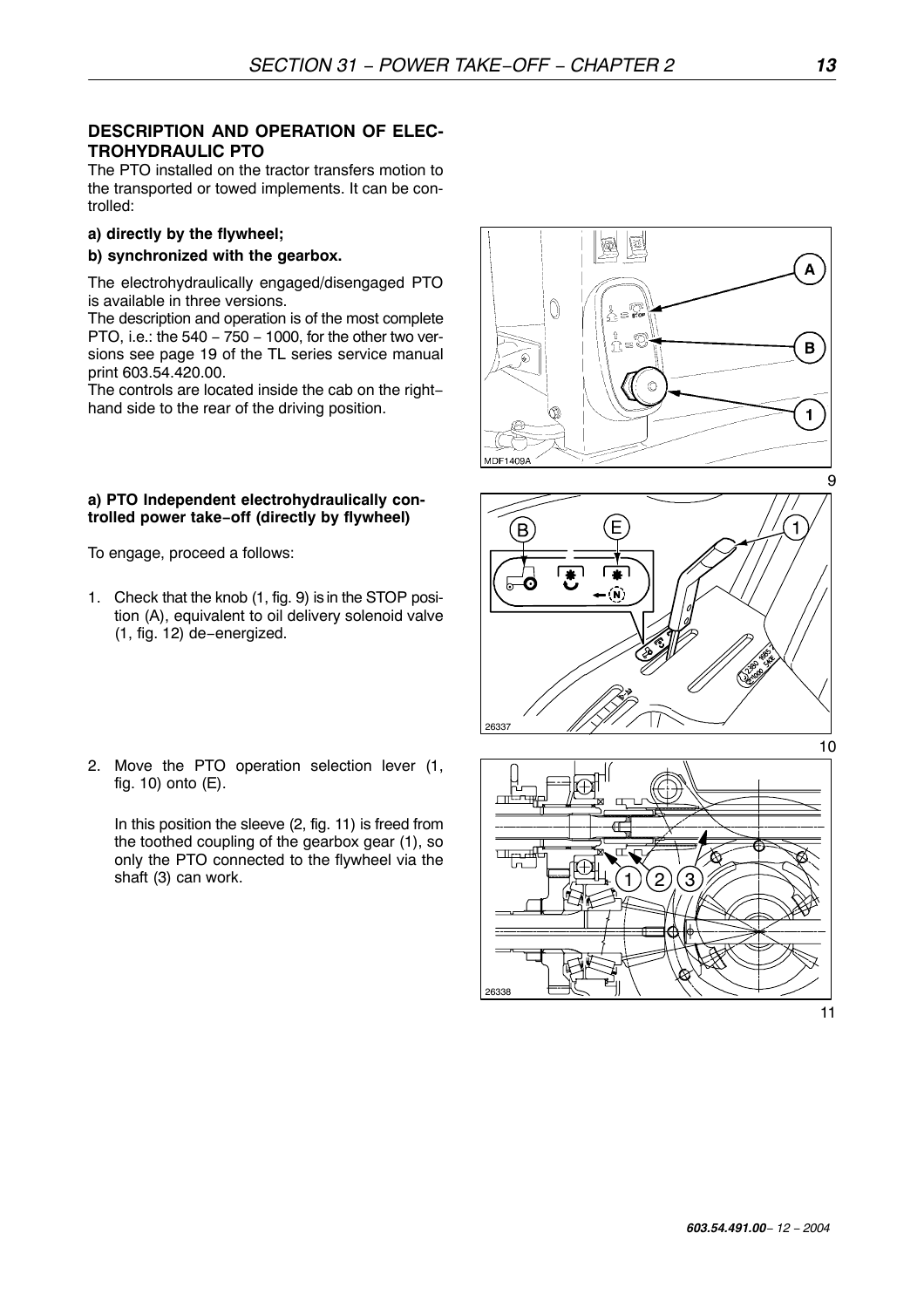Moving the lever (1, fig. 10) onto (E) acts, via the control levers, also on the rod of the control valve (4, fig. 12), which takes on the above−mentioned position.

With the rod (4) in this position and the solenoid valve (1) deactivated, the control valve hydraulic diagram is as shown in fig. 12.

The line (11) receives pressurized oil from the pump and the control valve (4) directs the pressurized oil to the solenoid control valve (1).

With the solenoid valve (1) deactivated, the delivery line to the PTO clutch engagement cylinder (2) discharges and is connected to line (10), whereas the delivery line to the clutch brake (3) remains pressurized.

Under these conditions the PTO clutch is disengaged

and the clutch brake is engaged.

The hydraulic diagram shown in fig. 20, of print 603.54.420.00, illustrates this phase.

In this phase the delivery line (7, fig. 20) is discharged, so the lubrication control valve (8) takes on the position shown in fig. 20, permitting lubrication of just the rear bearing of the clutch (3).

The pressurized oil from line (11, fig. 12) can also be used for the services on lines (8) and (9).

The figure shows solenoid valves (5) and (6) deactivated.

With solenoid valve (5) deactivated, the delivery line (9) discharges and the 4WD engages.

With solenoid valve (6) deactivated the delivery line (8) discharges, with the relative disengagement of the front and rear differential lock.



### **Service control valve hydraulic diagram (points 1**−**2 page 13)**

- **1.** Oil delivery solenoid valve to PTO clutch or clutch brake (deactivated).
- **2.** Delivery line (discharging) to the PTO clutch engagement cylinder.
- **3.** Delivery line (pressurized) to the clutch brake.
- **4.** Control valve stem position (4) when the lever (1, fig. 10) is in position E.
- **5.** 4WD disengagement solenoid valve.
- **6.** Front or rear differential engagement solenoid valve.
- **7.** Control valve support.
- **8.** Delivery lines discharging (front and rear differential disengaged).
- **9.** Delivery line discharging (4WD engaged).
- **10.** Outlet line to transmission casing.
- **11.** Delivery line from the pump to the services control valve (7).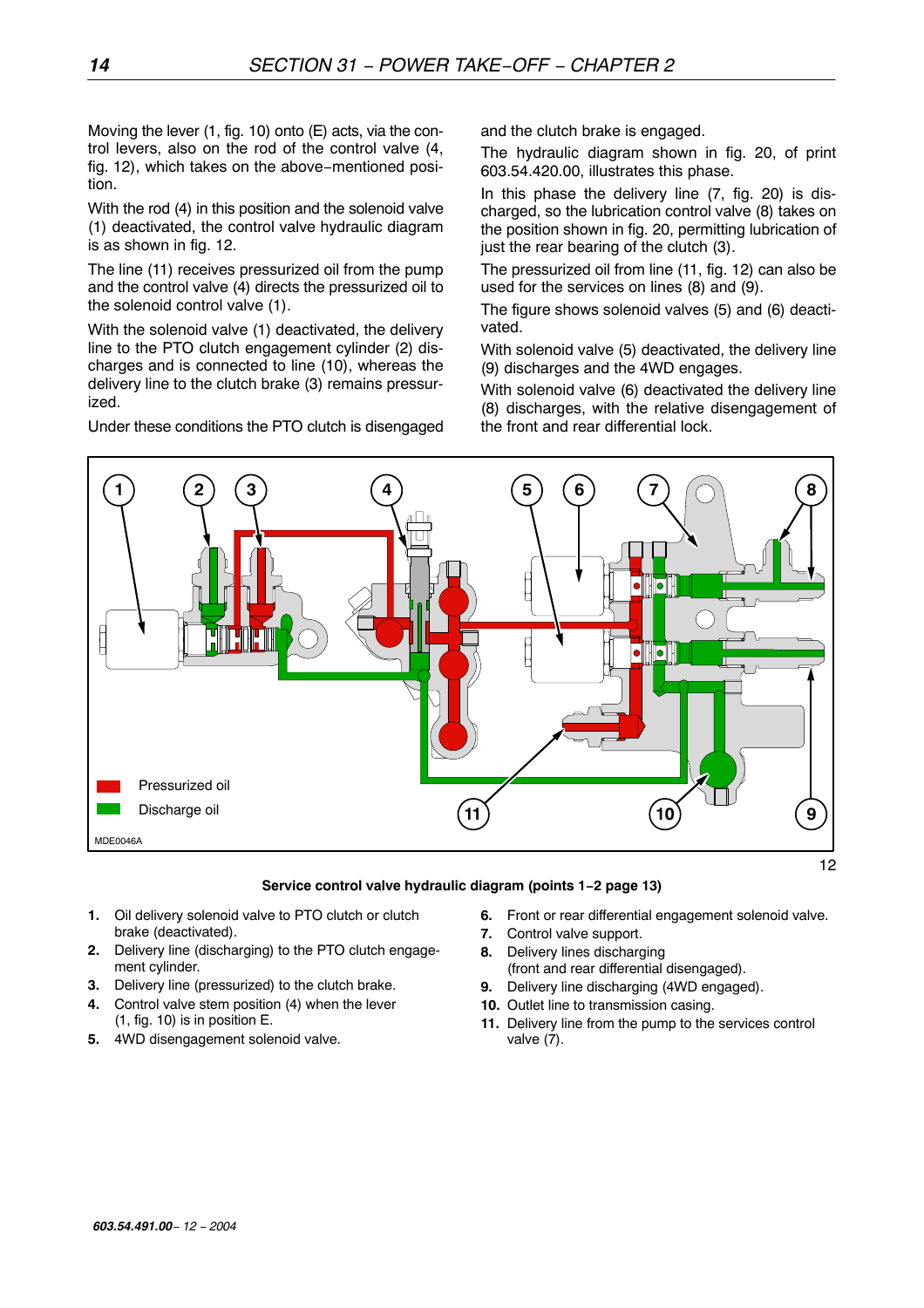3. After having carried out operation (2, page 13), turn the knob (1, fig. 13), onto (B), equivalent to solenoid valve (1, fig. 15) energized. This transfers movement from the flywheel, via shaft (12, fig. 21, of the TL service manual print 603.54.420.00) and clutch (3), to the PTO grooved terminal.

For the hydraulic operation derived from operations 2

With operations 2 and 3 (previously described) the independent PTO is electrohydraulically engaged and directly controlled from the flywheel.

#### **Power take**−**off speed selection lever**

Proceed as follows.

- 1. Turn the knob (1, fig. 13) onto the STOP position (A) in order to disengage the clutch (3, fig. 21, of the TL service manual print 603.54.420.00) of the power take−off.
- 2. Pull the stop knob (1, fig. 14) upwards and move the lever (2) onto sector (3) on the selected speed; this operation acts on parts (7 and 8, fig. 4, of the TL service manual print 603.54.420.00) and on the speed engagement sleeve forks (9).
- 3. Turn the knob (1, fig. 13) onto (B) to re−engage the PTO clutch.